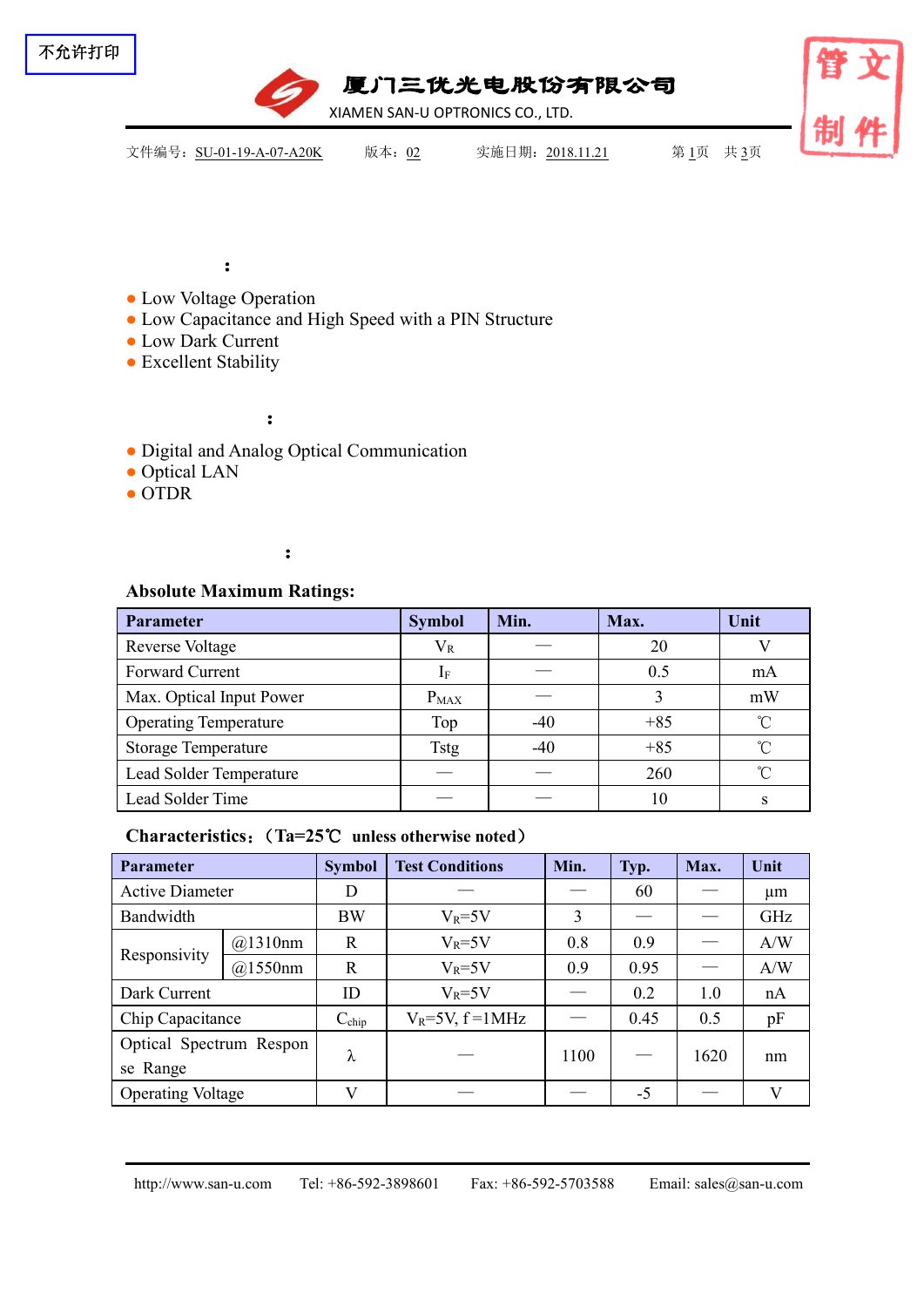



Bottom View